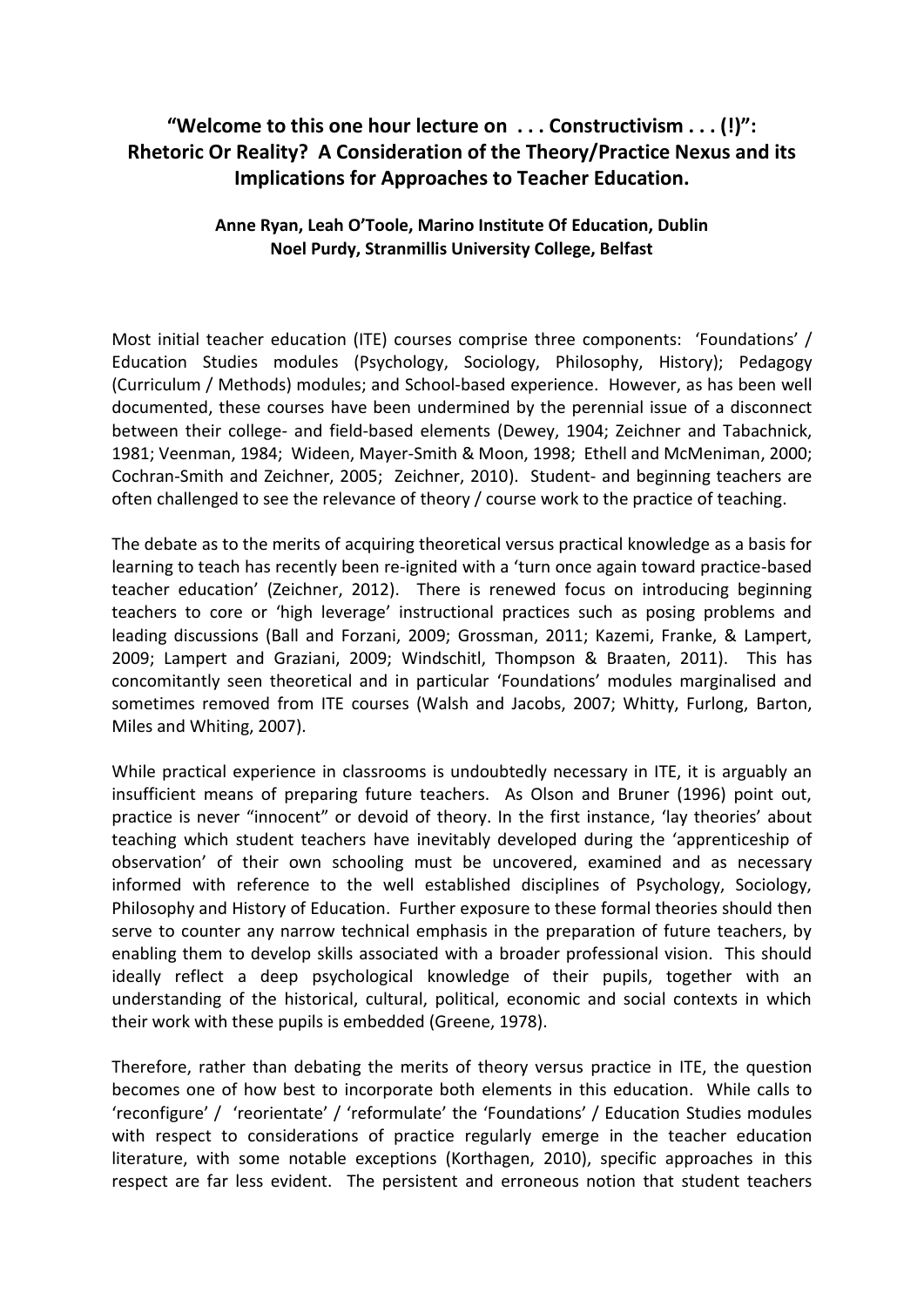'transfer' and apply principles, concepts and theories acquired in course work to the practical classroom situation is the key issue (Anderson, 1995). As Schon (1983) so cogently explains, the essence of effective professional practice is centred less on the application of theories to 'given' problems and situations, than on the manner of constructing and defining those invariably complex, indeterminate situations in the first instance. On the basis therefore that the important knowledge needed for teaching is ultimately 'situated' in specific teaching contexts (Sawyer, 2006; Collins, 2006; Greeno et al., 1996,), and that the integration of course work with practical school experience is a key principle of quality teacher education (Conway et al., 2009, xix, xx), what is needed is that student teachers are enabled to develop a broad and above all *integrated* repertoire of theoretical / practical "perspectives" (Anderson, 1995). With these perspectives appropriately informing their interpretations and responses as professional practitioners, they will more effectively advance teaching and learning in their classrooms.

The workshop presented by the authors at the SCoTENS Conference in Enniskillen (21-22 October 2014) explored the approaches used in Marino Institute of Education (An Associated College of Trinity College, Dublin) and in Stranmillis University College (A College of Queen's University, Belfast) to address these important concerns for Teacher Education, and invited participants to reflect on how they could potentially address them in the contexts of their own work.

## Case Study 1

Until 2010, students of Marino Institute of Education attended lectures in the 'Foundation' studies in Trinity College, Dublin, so that the theoretical disciplines were, in the minds of students, not only conceptually but even geographically separate from the 'real' practice of teaching. In that academic year, the 'Foundation' studies began to be taught on-campus, and when the recommendations of the Lecturers with regards to integration were featured in the Teaching Council report on the college's Higher Diploma in Education (Primary) in 2011, the impetus was in place for a new approach to the teaching and assessment of Psychology and Sociology.

Since then, students have experienced integrated Psychology and Sociology courses based around two themes; 'concepts of ability, intelligence and learning' and 'the teacher as an agent of change'. Central to the success of the model is a new and innovative method of assessment through group-based presentations related to the guiding themes. Students are encouraged to demonstrate if / how theoretical learning is related to developing practical knowledge and experience, and assessments are strongly guided by the literature on theory in practice, with a focus on (Anderson et al., 1995)

- 1. Going beyond '*mere knowledge about concepts, principles and theories... [to tie] them together as coherent frames that suggest when and how the ideas can be used*' (p 145)
- 2. The idea that '*knowledge should be connected and integrated, not learned as isolated bits and pieces*' (p 148)
- 3. Awareness that student teachers need to be '*provoked into examining and transforming their assumptions about ability'* and building '*their own frameworks for evaluating knowledge and the evidence that bears on knowledge claims*' (p 150)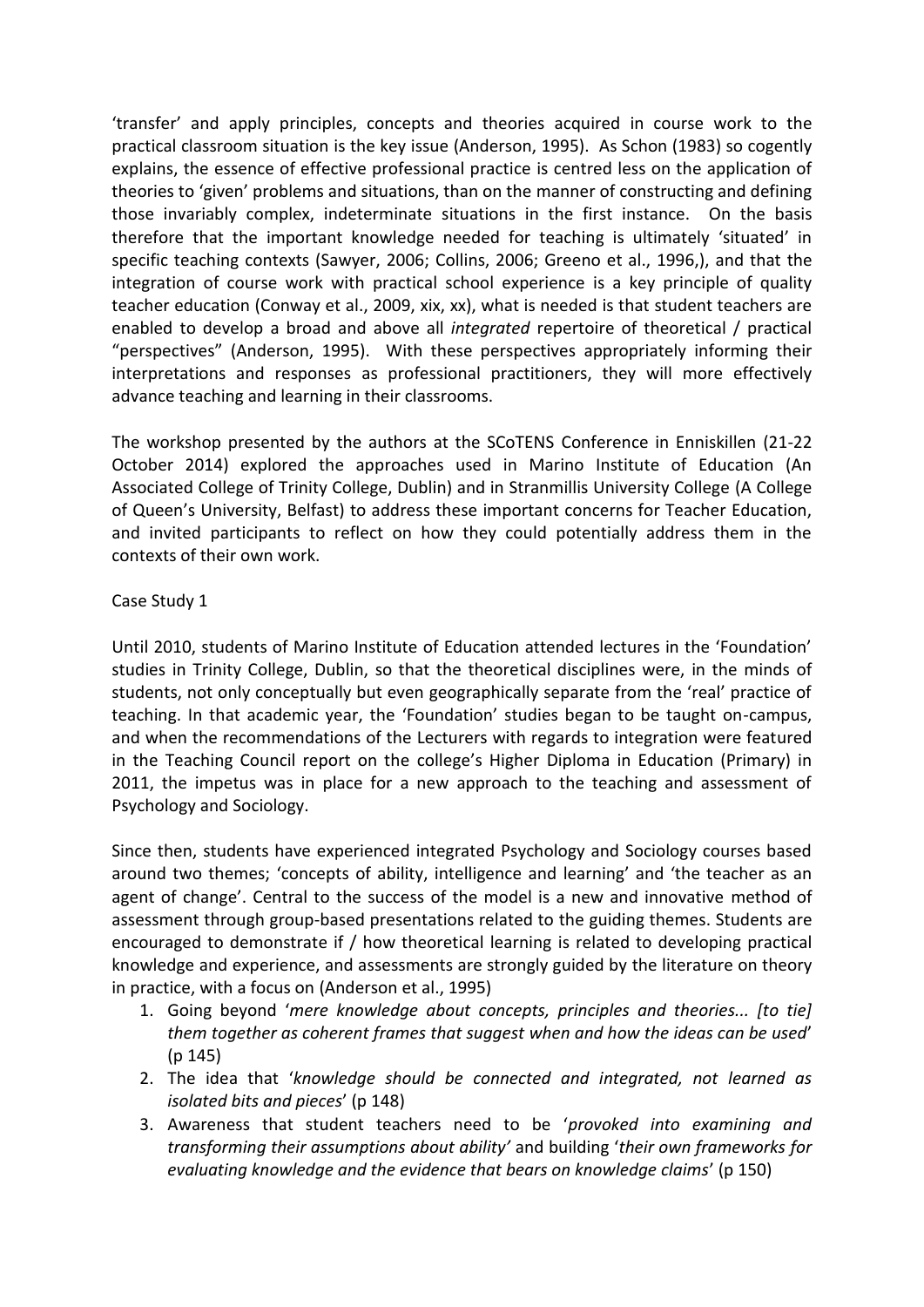4. The use of '*rich cases*' emphasising the '*multi-dimensionality of practice [by analysing] the same example from many points of view with different conceptual tools'* (p 149)

Also central to the development of the approach was the literature on cooperative learning, which generally identifies extensive benefits of collaborative approaches, including more high-level reasoning, greater creativity and most importantly in this context, greater linkage of what is learned within one situation (on-campus lectures) to another (the practice of teaching in schools (O'Toole, 2014). The 'Johnsons's five basic elements' (Johnson and Johnson (1994) are used in structuring the group-work, with support in-built for:

- Clearly perceived positive interdependence
- Considerable promotive interaction
- Clearly perceived individual accountability and personal responsibility to achieve the group's goals
- Frequent use of the relevant interpersonal and small-group skills
- Group processing

Research conducted by the Lecturers with the first cohort of students to be taught and assessed in this way yielded overwhelmingly positive responses, identifying increased theory-practice integration, active engagement with the material, interdisciplinary thinking, increased reflection and critical thinking and support for the literature on the benefits of cooperative learning. Since the initial cohort, this approach has influenced the development of Psychology and Sociology courses within the newly reconfigured B.Ed and P.M.E courses. The disciplines are now fully integrated as one course in B.Ed2 (Psychology and Sociology of Education), one course in B.Ed3 (Sociology, Curriculum and Assessment) and one course in P.M.E2 (Psychology and Sociology of Education), with additional supports provided for ongoing group-work built into the course structure (seminars, physical space provided etc).

#### Case Study 2

At Stranmillis University College, Belfast the Education Studies / "Foundations" disciplines of history, sociology, psychology and philosophy have for the past decade been taught in an infused rather than discrete manner. This means that year 1 students, for instance, take a module entitled "Introduction to Education Studies" during which they study introductory elements of all four disciplines and for which the assessment encourages them to draw important connections between these elements.

In this infused model every effort is now made to integrate practical and theoretical perspectives. Following Lave and Wenger's model (1991) of apprenticeship and increasing legitimate peripheral participation in communities of practice, students are made aware from the outset of the practical outworking and contextual realities of the course content being studied. In designing the course content and teaching methodologies there has also been a welcome shift away from mere indoctrination or transmission of knowledge to more active learning strategies which in turn allows students to reflect more soundly about their own teaching and learning (Fenstermacher, 1978, 1986; General Teaching Council for Northern Ireland, 2006; CCEA, 2007). Prior to the recent changes to the degree programme at Stranmillis, one student had commented on the dissonance between the "Revised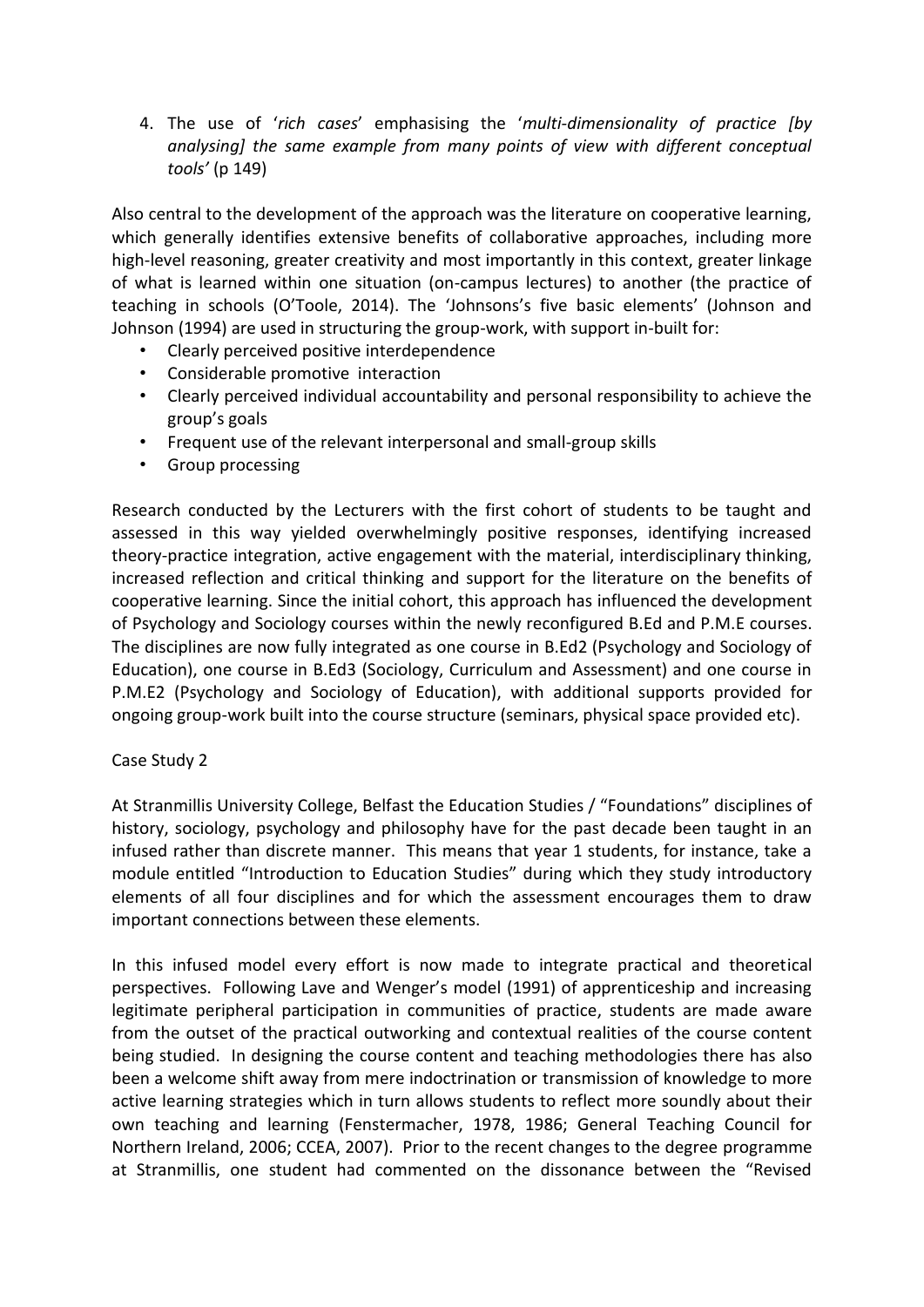Curriculum" (which promotes active learning methods and thinking skills) and the theoretical approach taken by lecturing staff as follows:

"…the new curriculum is all more hands on coz that's the way you learn, but yet a lot of what we're doing, is all theory and you don't get the practice"

The example of the final year optional module on pastoral care reflects the new integrated model, where students have to produce a classroom resource (e.g. a video using puppets on the theme of bereavement, or a big story book on the theme of bullying) but are also required to produce a rationale with detailed reference to relevant research theorists such as Kübler-Ross, Worden, Olweus and Rigby.

This year the primary programme also launched its inaugural student research conference where newly qualified teachers presented their completed undergraduate dissertation research to an audience which included fellow students but also over thirty primary principals and teaching union representatives. The event was a tremendous success, with very positive feedback from school principals. In this way Stranmillis is working hard to promote the integrated theory/practice model both within the College and beyond.

### Conclusion

These approaches go some significant way towards addressing long-standing concerns within ITE, and hence impacting for the better on the practice of future teachers and their transformative potential in education.

Feedback from participants in the workshop was very positive, with colleagues identifying strongly with the theory / practice issue raised which they too saw as highly relevant and often challenging. Participants valued the insights gained from the two case studies, and also appreciated the opportunity given at the end of the session to share their own experiences and learn from each other.

#### References

Anderson, L. M., Blumenfeld, P., Pintrich, P. R., Clark, C. M., Marx, R. W. and Peterson, P. (1995). 'Educational psychology for teachers: Reforming our courses, rethinking our roles'. *Educational Psychologist 30*, 3, 143-157.

Ball, D.L., and Forzani, F.M. (2009) "The work of teaching and the challenge for teacher education." *Journal of Teacher Education* 60, no. 5: 497-511.

Cochran-Smith, M., and Zeichner, K.M. eds. (2005) *Studying teacher education: The report of the panel on research and teacher education*. Washington, DC: American Educational Research Association / Mahway, NJ: Erlbaum,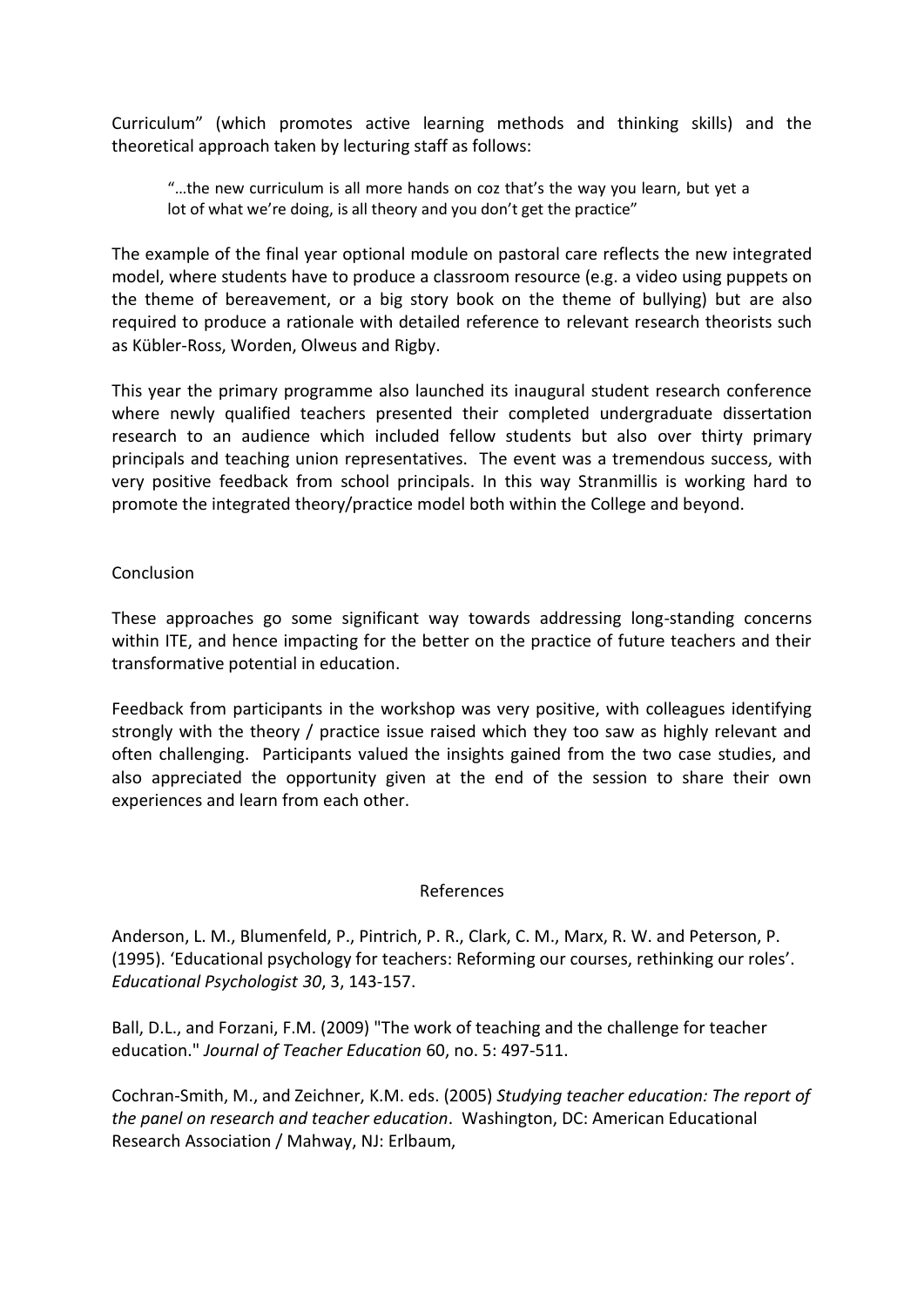Collins, A. (2006) "Cognitive apprenticeship". In Sawyer, R. Keith, ed. *The Cambridge Handbook of the Learning Sciences*. Vol. 2, no. 5. Cambridge: Cambridge University Press, 47-60.

Conway, P.F., Murphy, R., Rath, A. and Hall, K. (2009). *Learning to Teach and its Implications for the Continuum of Teacher Education: A Nine-Country Cross-National Study.* Maynooth: The Teaching Council.

Council for Curriculum Examinations and Assessment (2007) *The Northern Ireland Curriculum.* Available from<http://www.nicurriculum.org.uk/about/>

Dewey, J. (1965) "The relation of theory to practice in education." In M. Borrowman, ed. *Teacher education in America: A documentary history, 140-171.* New York: Teachers College Press (Original work published in 1904).

Ethell, R.G., and McMeniman, M.M. (2000) "Unlocking the Knowledge in Action of an Expert Practitioner." *Journal of Teacher Education* 51, no. 2, 87-101.

Fenstermacher, G. (1978). A philosophical consideration of recent research on teacher effectiveness. In L. S. Shulman (Ed.), *Review of Research in Education* (Vol. 6, pp. 157-185). Itasca, IL: Peacock.

Fenstermacher, G. (1986). Philosophy of research on teaching: Three aspects. In M. C. Wittrock (Ed.), *Handbook of Research on Teaching* (3rd ed., pp. 37-49). New York: Macmillan.

General Teaching Council for Northern Ireland (2006) *Teaching: the Reflective Profession.* Available fro[m http://www.gtcni.org.uk/index.cfm/area/information/page/ProfStandard](http://www.gtcni.org.uk/index.cfm/area/information/page/ProfStandard)

Greene, M. 1978) "The Matter of Mystification: Teacher Education in Unquiet Times." In M. Greene (Ed.), *Landscapes of Learning* 53-73 New York: Teachers College Press.

Greeno, J. G., A. M. Collins, and Resnick L. B. (1996) "Cognition and Learning". In D. C. Berliner and R. C. Calfee, eds, *Handbook of Educational Psychology*, New York: Macmillan, 15-47.

Grossman, P. (2011) "A Framework for Teaching Practice: A Brief History of an Idea." *Teachers College Record* 113, no. 12. Available from [http://tc.record.org.](http://tc.record.org/)

Johnson, R. T. and Johnson, D. W. (1994). An overview of cooperative learning. In J. Thousand, A. Villa and A. Nevin, (Eds.), *Creativity and Collaborative Learning*. Baltimore: Brookes Press.

Kazemi, E., Franke, M. and Lampert, M. (2009) "Developing pedagogies in teacher education to support novice teachers' ability to enact ambitious teaching." In Hunter, R., Bicknell, B. and T. Burgess, eds. *Proceedings of the 32nd Annual Conference of the Mathematics*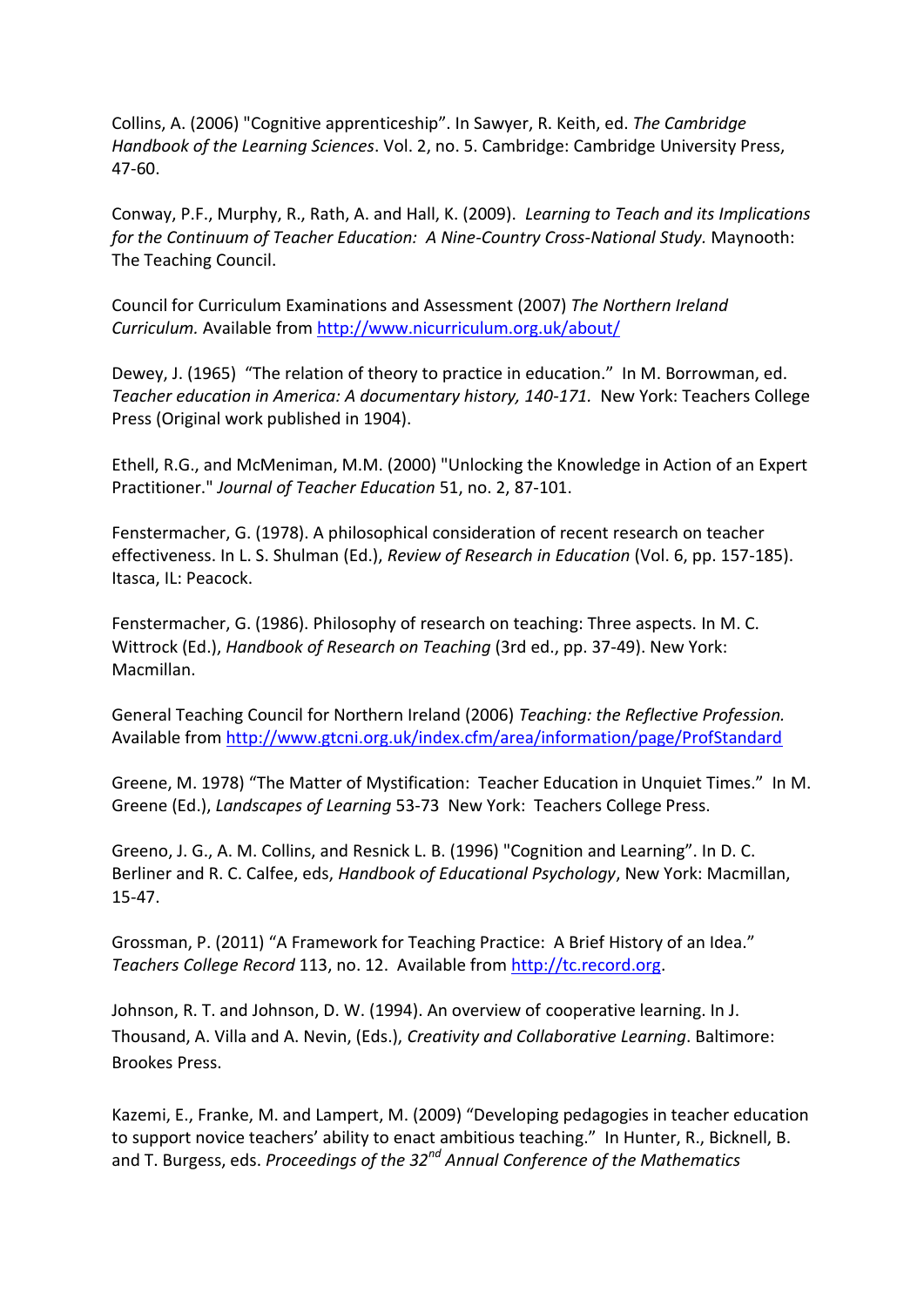*Education Research Group of Australasia, Vol 1,* pp. 12-30. Palmerston North, NZ: MERGA, July 2009.

Korthagen, F.A.J. (2010) "Situated Learning Theory and the Pedagogy of Teacher Education: Towards an Integrative View of Teacher Behaviour and Teacher Learning." *Teaching and Teacher Education* 26: 98-106.

Lampert, M and Graziani, F. (2009) "Instructional activities as a tool for teachers' and educators' learning." *Elementary School Journal 109*: 491-509.

Lave, J. and Wenger, E. (1991) *Situated Learning – Legitimate Peripheral Participation*, Cambridge: Cambridge University Press.

O'Toole, L. (2014) Cooperative Learning in Initial Teacher Education: Student Experiences. *Problemy Wczesnej Edukacji / Issues in Early Education, 25*, 7-20.

Olson, D.R., and Bruner, J.S. (1996) "Folk psychology and folk pedagogy." *The handbook of education and human development*: 9-27.

Sawyer, R. Keith, ed. (2006) *The Cambridge handbook of the learning sciences*. Vol. 2, no. 5. Cambridge: Cambridge University Press.

Schon, D. (1983) *The Reflective Practitioner: How Professionals Think in Action.* New York: Basic Books.

Veenman, S. (1984) "Perceived problems of beginning teachers." *Review of educational research* 54, no. 2: 143-178.

Walsh, K. and Jacobs, S. (2007) "Alternative certification isn't alternative". Vol. 44. Dayton Ohio: Thomas B. Fordham Institute.

Whitty, G., Furlong, J., Barton, L., Miles, S. and Whiting, C. (2007) "Training in Turmoil." In J. Freeman-Moir and A. Scott (Eds.), *Shaping the Future: Critical Essays on Teacher Education*: 7-23. Rotterdam, Netherlands: Sense Publishers.

Wideen, M., Mayer-Smith, J. and Moon, B. (1998) "A critical analysis of the research on learning to teach: Making the case for an ecological perspective on inquiry." *Review of educational research* 68, no. 2: 130-178.

Windschitl, M., Thompson, J., and Braaten. M. (2011) "Ambitious pedagogy by novice teachers." *Teachers College Record 113,* no. 7: 1311-1360.

Zeichner, K. (2010) " Rethinking the Connections Between Campus Courses and Field Experiences in College- and University-Based Teacher Education." *Journal of Teacher Education* 61, no. 1-2: 89-99.